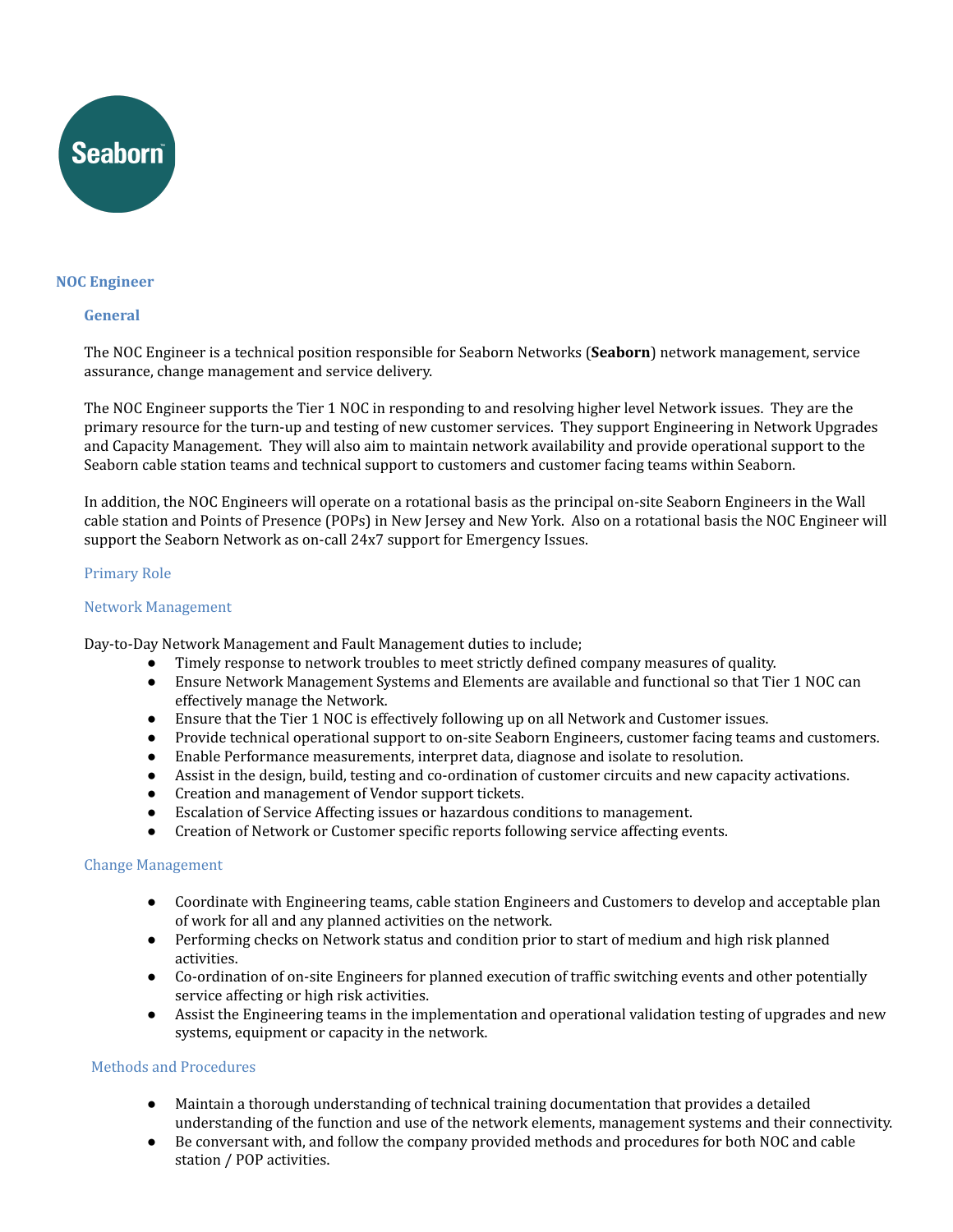# **Experience**

# **Required**

- 4yrs + working experience in a Network Operations Center, subsea cable station or telecommunications Point of Presence (POP) environment.
- Strong analytical and fault finding skills with the ability to prioritize Network and Customer troubles, making recommendations on how to restore service to customers and to eliminate repeat problems.
- Good communication skills to include verbal and written communication and presentation skills in a technical environment.
- Understanding of Service Level Agreements and objectives.
- Good understanding of the documentation of technical methods and procedures.
- Excellent ability to capture and document in a user friendly way event driven reports and diagnosis for both Customers and Seaborn Management.
- Good knowledge of MS Office Application suite, in particular Excel and Word.
- Ability to communicate with Engineers and Customers of different nationalities and cultural backgrounds where English may not be their first language.

#### Additional beneficial experience

Bilingual English/Portuguese is a plus.

Although not required the following experience would be beneficial.

- Technical understanding of Submarine Network and DWDM technologies, specifically;
	- o Alcatel: Repeaters, Branching Units, SLTE, PFE, NMS
	- o Infinera: DTNX, XT Platforms and Infinera NMS
	- o Juniper: Routers, Switches, Junos OS
	- o ADVA: FSP3000
	- o Tyco: Repeaters, Branching Units, LME, HPOE, TEMS, Spellman PFE via UNME
	- o Xtera: XLS, NXT via Nuwave
	- o Fujitsu: Repeaters, Branching Units, SLTE
	- o Ciena: Corestream, Multiwave, OME6500, Ciena CPL via Wavewatcher & OMEA
	- o Cisco: 15454, 15540, ME3400 via HPOV & Ciscoworks
- Advanced knowledge of interaction between network management systems and particular equipment or sections of the network and how they interact with each other. Ability to communicate the interaction and functionality of the different network elements and how the network segments connect together to provide an overall topology.

# **Education**

- High School Diploma as a minimum where other work related experience meets the required standard.
- Degree level qualification in telecommunications related field where work related experience does not meet the standard.

# Additional Functions

In addition to the primary roles as described above, the NOC Engineer will also be required to carry out the following tasks on a rotational basis amongst other NOC Engineers;

- Provide on-site support at the Wall cable station in Wall Township, New Jersey, coordinating with the NOC and other cable station / POP Engineers to effect operational and maintenance activities.
- Provide on-site support at the Seabras-1 POPs in New Jersey and New York, coordinating with the NOC and other cable station / POP Engineers to effect operational and maintenance activities as directed by the NOC.

NOC Engineers will receive the relevant and required training at both a technical and methods and procedures level to enable them to fulfil their roles in both the NOC and the cable station / POP.